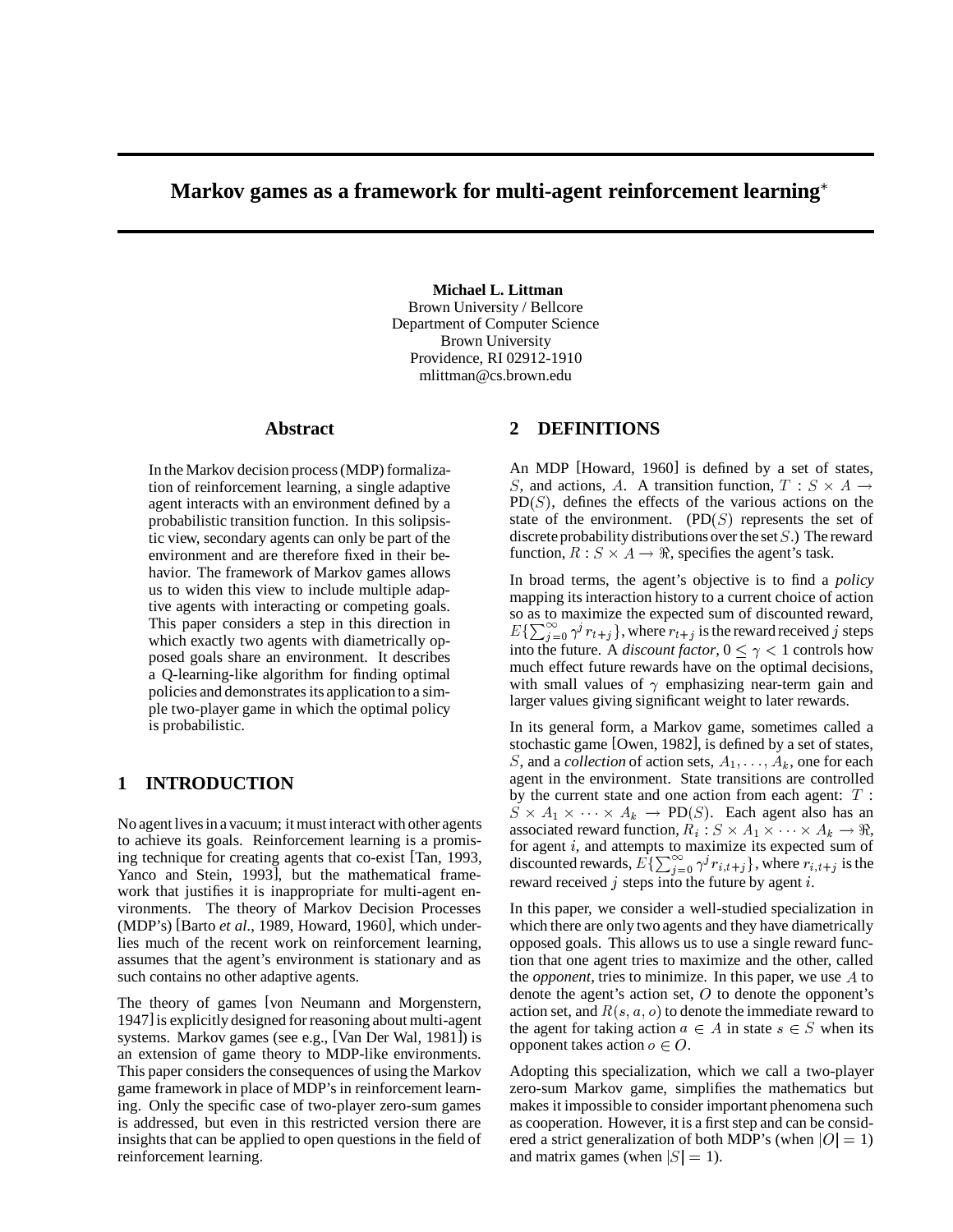As in MDP's, the discount factor,  $\gamma$ , can be thought of as the probability that the game will be allowed to continue after the current move. It is possible to define a notion of *undiscounted rewards* [Schwartz, 1993], but not all Markov games have optimal strategies in the undiscounted case [Owen, 1982]. This is because, in many games, it is best to postpone risky actions indefinitely. For current purposes, the discount factor has the desirable effect of goading the players into trying to win sooner rather than later.

# **3 OPTIMAL POLICIES**

The previous section defined the agent's objective as maximizing the expected sum of discounted reward. There are subtleties in applying this definition to Markov games, however. First, we consider the parallel scenario in MDP's.

In an MDP, an optimal policy is one that maximizes the expected sum of discounted reward and is  $undominated$ , form meaning that there is no state from which any other policy can achieve a better expected sum of discounted reward. Every MDP has at least one optimal policy and of the optimal policies for a given MDP, at least one is stationary and deterministic. This means that, for any MDP, there is a policy  $\pi : S \to A$  that is optimal. The policy  $\pi$  is called stationary since it does not change as a function of time and it is called deterministic since the same action is always chosen whenever the agent is in state s, for all  $s \in S$ .

For many Markov games, there is no policy that is undominated because performance depends critically on the choice of opponent. In the game theory literature, the resolution to this dilemma is to eliminate the choice and evaluate each policy with respect to the opponent that makes it look the worst. This performance measure prefers conservative strategies that can force any opponent to a draw to more daring ones that accrue a great deal of reward against some opponents and lose a great deal to others. This is the essence of minimax: Behave so as to maximize your reward in the worst case.

Given this definition of optimality, Markov games have several important properties. Like MDP's, every Markov game has a non-empty set of optimal policies, at least one of which is stationary. Unlike MDP's, there need not be a deterministic optimal policy. Instead, the optimal stationary policy is sometimes probabilistic, mapping states to discrete probability distributions over actions,  $\pi : S \to \text{PD}(A)$ . A which classic example is "rock, paper, scissors" in which any deterministic policy can be consistently defeated.

The idea that optimal policies are sometimes stochastic may seem strange to readers familiar with MDP's or games with alternating turns like backgammon or tic-tac-toe, since in these frameworks there is always a deterministic policy that does no worse than the best probabilistic one. The need for probabilistic action choice stems from the agent's uncertainty of its opponent's current move and its requirement to avoid being "second guessed."



Table 1: The matrix game for "rock, paper, scissors."

|                     | $\pi_{\text{paper}}$ | $\overline{\phantom{0}}$ | $\pi_{\text{scissors}}$ |       | (vs. rock)     |
|---------------------|----------------------|--------------------------|-------------------------|-------|----------------|
| $\pi_{\text{rock}}$ |                      |                          | $\pi_{scissors}$        |       | (vs. paper)    |
| $\pi_{\text{rock}}$ | $\pi_{\text{paper}}$ |                          |                         |       | (vs. scissors) |
| $\pi_{\text{rock}}$ | $\pi_{\text{paper}}$ |                          | $\pi_{\text{scissors}}$ | $=$ 1 |                |

Table 2: Linear constraints on the solutionto a matrix game.

## **4 FINDING OPTIMAL POLICIES**

 $_{ed}$ , for matrix games, MDP's, and Markov games. It uses a uni-This section reviews methods for finding optimal policies form notation that is intended to emphasize the similarities between the three frameworks. To avoid confusion, function names that appear more than once appear with different numbers of arguments each time.

### **4.1 MATRIX GAMES**

At the core of the theory of gamesisthe *matrix game* defined by a matrix, R, of instantaneous rewards. Component  $R_{i,j}$ is the reward to the agent for choosing action  $j$  when its opponent chooses action  $i$ . The agent strives to maximize its expected reward while the opponent tries to minimize it. Table 1 gives the matrix game corresponding to "rock, paper, scissors."

The agent's policy is a probability distribution over actions,  $\pi \in \text{PD}(A)$ . For "rock, paper, scissors,"  $\pi$  is made up of 3 components:  $\pi_{rock}$ ,  $\pi_{paper}$ , and  $\pi_{scissors}$ . According to the notion of optimality discussed earlier, the optimal agent's minimum expected reward should be as large as possible. How can we find a policy that achieves this? Imagine that we would be satisfied with a policy that is guaranteed an expected score of  $V$  no matter which action the opponent chooses. The inequalities in Table 2, with  $\pi \geq 0$ , constrain the components of  $\pi$  to represent exactly those policies any solution to the inequalities would suffice.

For  $\pi$  to be optimal, we must identify the largest V for which there is some value of  $\pi$  that makes the constraints hold. Linear programming (see, e.g., [Strang, 1980]) is a general technique for solving problems of this kind. In this example, linear programming finds a value of  $0$  for  $V$  and  $(1/3, 1/3, 1/3)$  for  $\pi$ . We can abbreviate this linear program as:

$$
V = \max_{\pi \in \text{PD}(A)} \min_{o \in O} \sum_{a \in A} R_{o,a} \pi_a,
$$

where  $\sum_{a} R_{o,a} \pi_a$  expresses the expected reward to the agent for using policy  $\pi$  against the opponent's action  $\varphi$ .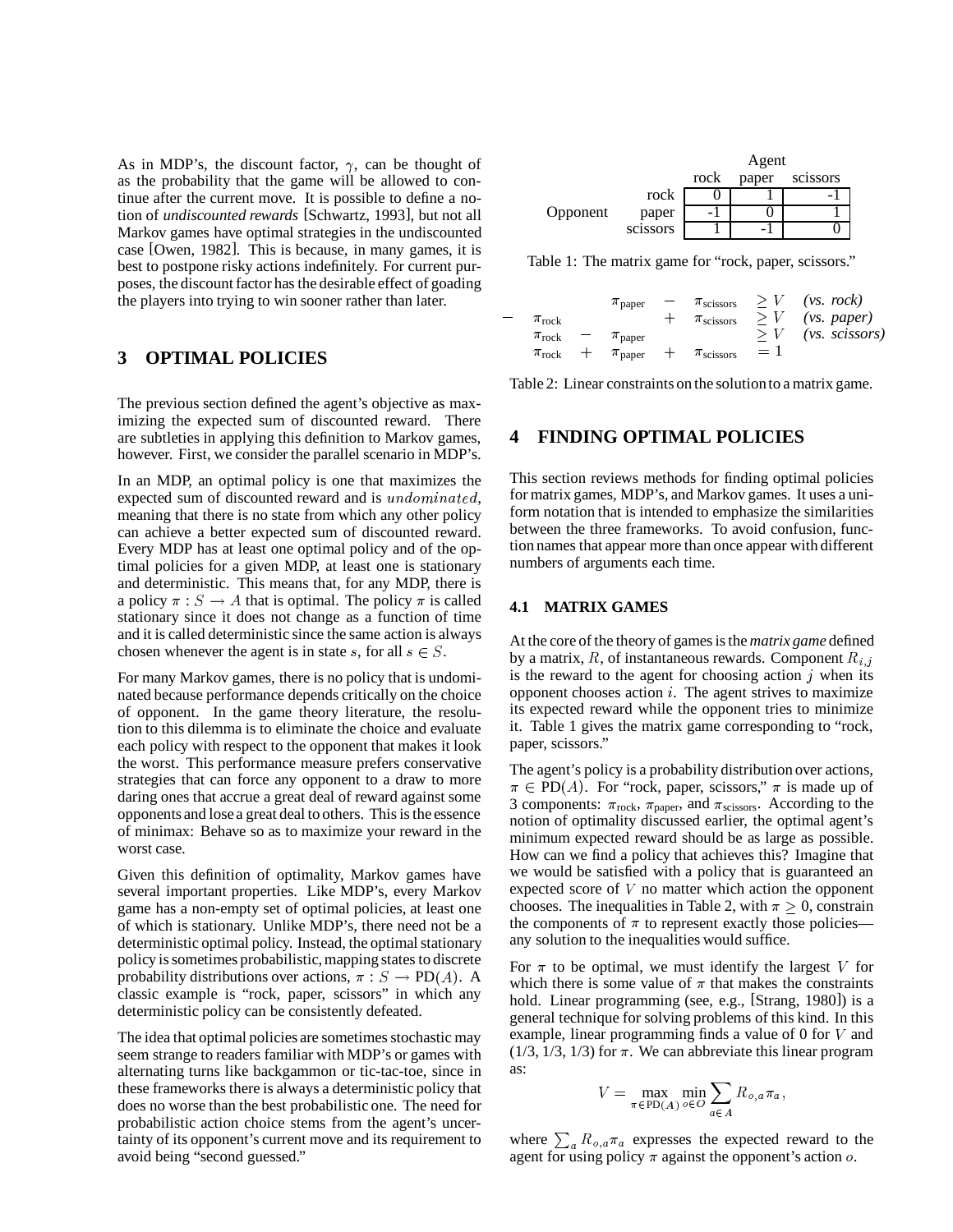#### **4.2 MDP's**

There is a host of methods for solving MDP's. This section describes a general method known as *value iteration* [Bertsekas, 1987].

The *value* of a state,  $V(s)$ , is the total expected discounted reward attained by the optimal policy starting from state  $s \in S$ . States for which  $V(s)$  is large are "good" in that a smart agent can collect a great deal of reward starting from those states. The *quality* of a state-action pair,  $Q(s, a)$  is  $\bullet$ the total expected discounted reward attained by the nonstationary policy that takes action  $a \in A$  from state  $s \in S$  - Tradition and then follows the optimal policy from then on. These functions satisfy the following recursive relationship for all  $a$  and  $s$ :

$$
Q(s, a) = R(s, a) + \gamma \sum_{s' \in S} T(s, a, s') V(s')
$$
 (1)

$$
V(s) = \max_{a' \in A} Q(s, a')
$$
 (2)

This says that the quality of a state-action pair is the immediate reward plus the discounted value of all succeeding states weighted by their likelihood. The value of a state is the quality of the best action for that state. It follows that knowing  $Q$  is enough to specify an optimal policy since in each state, we can choose the action with the highest  $Q$ -value.

The method of value iteration starts with estimates for  $Q$ and  $V$  and generates new estimates by treating the equal signs in Equations 1–2 as assignment operators. It can be shown that the estimated values for  $Q$  and  $V$  converge to their true values [Bertsekas, 1987].

#### **4.3 MARKOV GAMES**

Given  $Q(s, a)$ , an agent can maximize its reward using the & = "greedy" strategy of always choosing the action with the highest  $Q$ -value. This strategy is greedy because it treats  $Q(s, a)$  as a surrogate for immediate reward and then acts to maximize its immediate gain. It is optimal because the  $Q$ -function is an accurate summary of future rewards.

A similar observation can be used for Markov games once we redefine  $V(s)$  to be the expected reward for the optimal policy starting from state s, and  $Q(s, a, o)$  as the expected reward for taking action  $\alpha$  when the opponent chooses  $\alpha$ from state s and continuing optimally thereafter. We can then treat the  $Q(s, a, o)$  values as immediate payoffs in an unrelated sequence of matrix games (one for each state,  $s$ ), each of which can be solved optimally using the techniques of Section 4.1.

Thus, the value of a state  $s \in S$  in a Markov game is

$$
V(s) = \max_{\pi \in \text{PD}(A)} \min_{o \in O} \sum_{a \in A} Q(s, a, o) \pi_a,
$$

and the quality of action  $a$  against action  $o$  in state  $s$  is

$$
Q(s, a, o) = R(s, a, o) + \gamma \sum_{s'} T(s, a, o, s') V(s').
$$

The resulting recursive equations look much like Equations 1–2 and indeed the analogous value iteration algorithm can be shown to converge to the correct values [Owen, 1982]. It is worth noting that in games with alternating turns, the value function need not be computed by linear programming since there is an optimal deterministic policy. In this case we can write  $V(s) = \max_a \min_o Q(s, a, o)$ .

### **5 LEARNING OPTIMAL POLICIES**

Traditionally,solving anMDP using value iteration involves applying Equations 1–2 simultaneously over all  $s \in S$ . Watkins [Watkins, 1989] proposed an alternative approach that involves performing the updates asynchronously without the use of the transition function,  $T$ .

In this *Q-learning* formulation, an update is performed by an agent whenever it receives a reward of  $r$  when making a transition from  $s$  to  $s'$  after taking action  $a$ . The update is  $Q(s, a) := r + \gamma V(s')$  which takes the place of Equation 1. The probability with which this happens is precisely  $T(s, a, s')$  which is why it is possible for an agent to carry out the appropriate update without explicitly using . This learning rule converges to the correct values for  $Q$  and  $V$ , assuming that every action is tried in every state infinitely often and that new estimates are blended with previous ones using a slow enough exponentially weighted average [Watkins and Dayan, 1992].

It is straightforward, though seemingly novel, to apply the same technique to solving Markov games. A completely specified version of the algorithm is given in Figure 1. The variables in the figure warrant explanation since some are given to the algorithm as part of the environment, others are internal to the algorithm and still others are parameters of the algorithm itself.

Variables from the environment are: the state set, S; the action set, A; the opponent's action set, O; and the discount factor, gamma. The variables internal to the learner are: a learning rate, alpha, which is initialized to 1.0 and decays over time; the agent's estimate of the  $Q$ -function,  $Q$ ; the agent's estimate of the  $V$ -function,  $V$ ; and the agent's current policy for state  $s$ ,  $pi[s, .]$ . The remaining variables are parameters of the algorithm: explor controls how often the agent will deviate from its current policy to ensure that the state space is adequately explored, and decay controls the rate at which the learning rate decays.

This algorithm is called minimax-Q since it is essentially identical to the standard Q-learning algorithm with a minimax replacing the max.

### **6 EXPERIMENTS**

This section demonstrates the minimax-Q learning algorithm using a simple two-player zero-sum Markov game modeled after the game of soccer.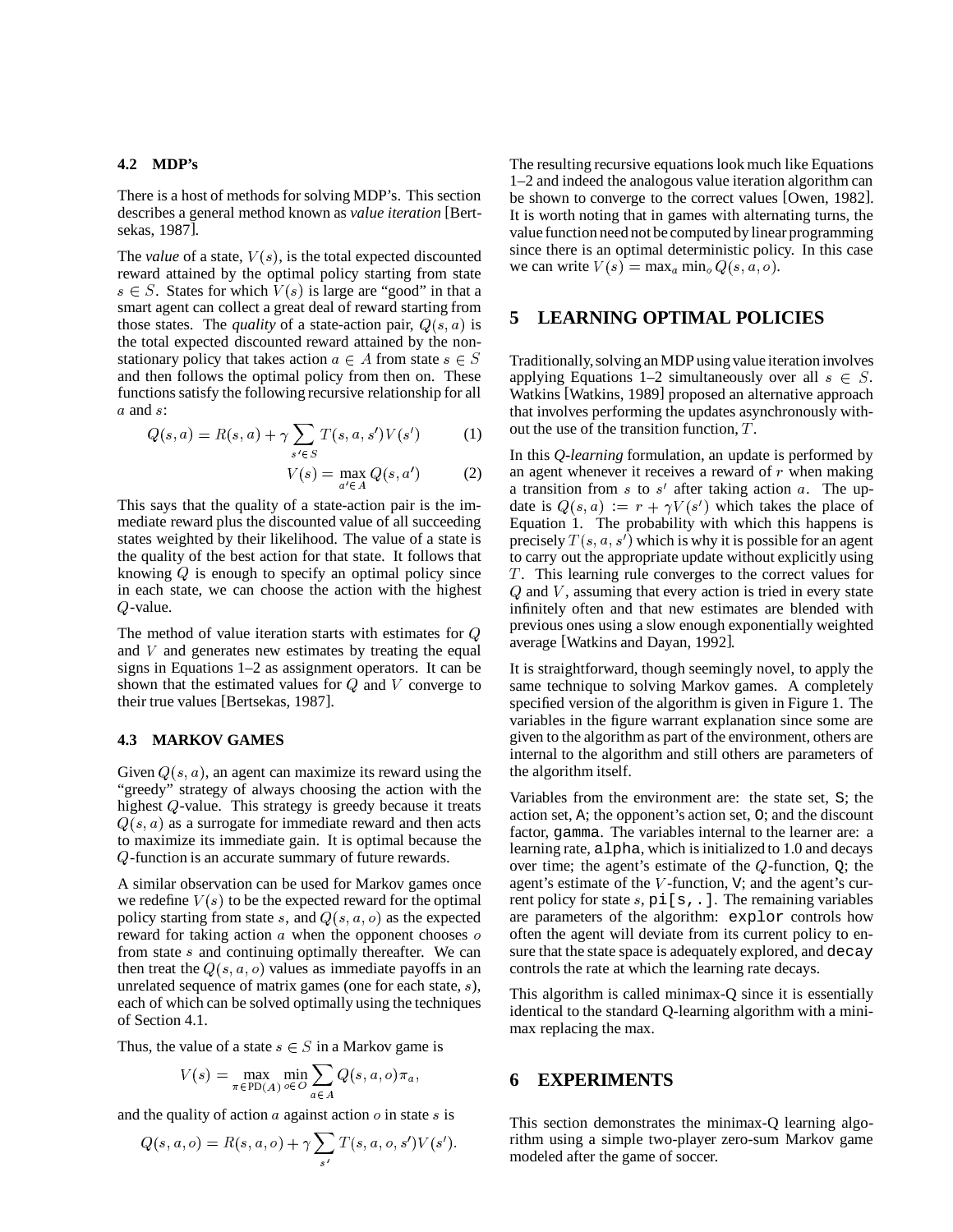| Initialize:                                                               |  |  |  |  |  |
|---------------------------------------------------------------------------|--|--|--|--|--|
| For all $\sin S$ , $\sin A$ , and $\sin O$ ,                              |  |  |  |  |  |
| Let $Q[s,a,o]$ := 1                                                       |  |  |  |  |  |
| For all s in S,                                                           |  |  |  |  |  |
| Let $V[s] := 1$                                                           |  |  |  |  |  |
| For all s in S, a in A,                                                   |  |  |  |  |  |
| Let pi[s, a] := $1/ A $                                                   |  |  |  |  |  |
| Let alpha $:= 1.0$                                                        |  |  |  |  |  |
| Choose an action:                                                         |  |  |  |  |  |
| With probability explor, return an action uniformly at random.            |  |  |  |  |  |
| Otherwise, if current state is s.                                         |  |  |  |  |  |
| Return action a with probability $pi[s,a]$ .                              |  |  |  |  |  |
| Learn:                                                                    |  |  |  |  |  |
| After receiving reward rew for moving from state s to s'                  |  |  |  |  |  |
| via action a and opponent's action o,                                     |  |  |  |  |  |
| Let $Q[s,a,o] := (1-a1pha) * Q[s,a,o] + alpha * (rew + gamma * V[s'])$    |  |  |  |  |  |
| Use linear programming to find $pi$ [s, .] such that:                     |  |  |  |  |  |
| $pi[s, .]$ := $argmax{pi[s, .]}, min{o', sum{a', pi[s,a'] * Q[s,a',o']}}$ |  |  |  |  |  |
| Let V[s] := $min\{o', sum\{a', p_i[s, a'] * Q[s, a', o']\}\}$             |  |  |  |  |  |
| Let alpha := alpha $*$ decay                                              |  |  |  |  |  |

Figure 1: The minimax-Q algorithm.



Figure 2: An initial board (left) and a situation requiring a probabilistic choice for A (right).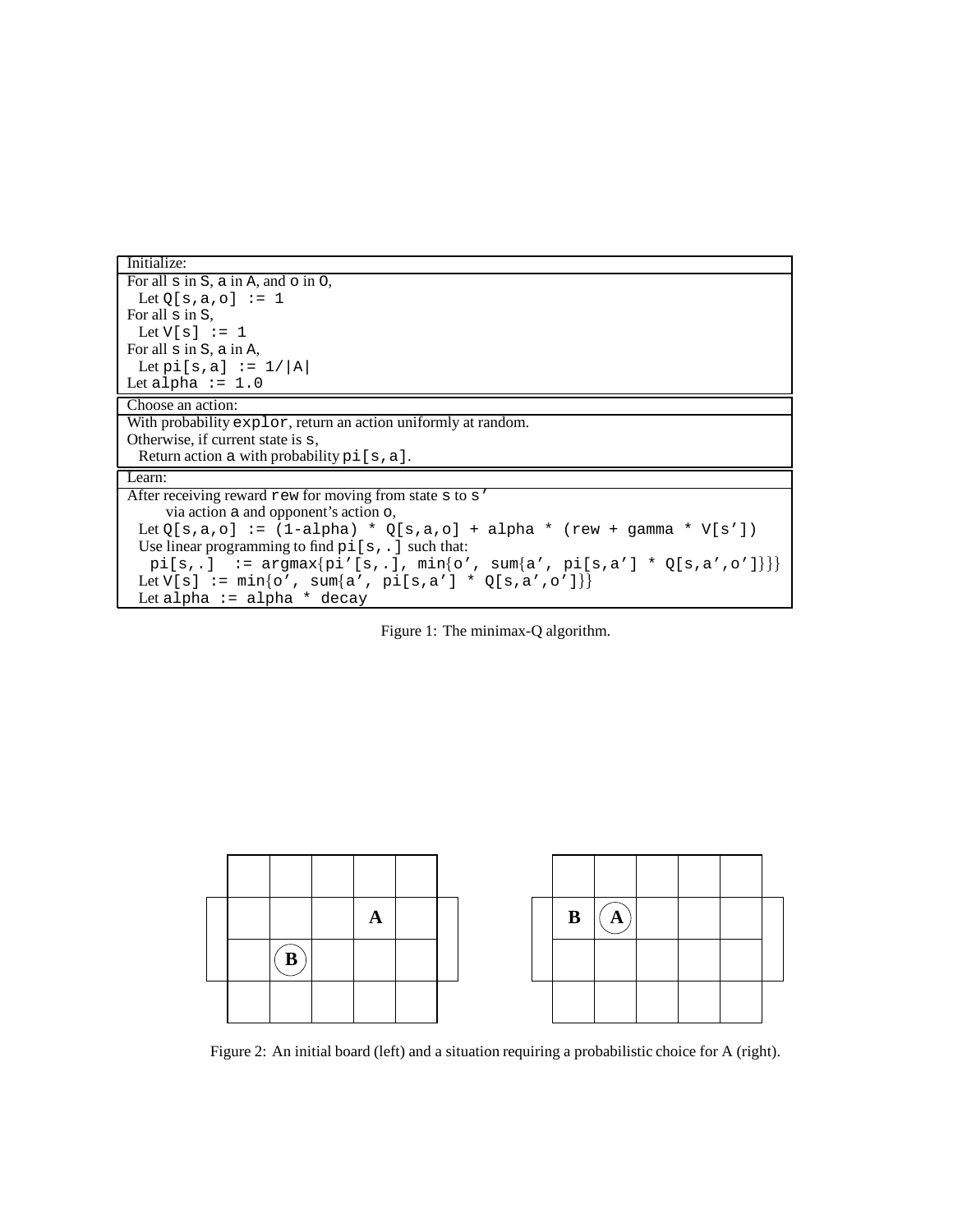#### **6.1 SOCCER**

The game is played on a 4x5 grid as depicted in Figure 2. The two players, A and B, occupy distinct squares of the grid and can choose one of 5 actions on each turn: N, S, E, W, and stand. Once both players have selected their actions, the two moves are executed in random order.

The circle in the figures represents the "ball." When the player with the ball steps into the appropriate goal (left for A, right for B), that player scores a point and the board is reset to the configuration shown in the left half of the figure. Possession of the ball goes to one or the other player at random.

When a player executes an action that would take it to the square occupied by the other player, possession of the ball goes to the stationary player and the move does not take place. A good defensive maneuver, then, is to stand where the other player wants to go. Goals are worth one point and the discount factor is set to 0.9, which makes scoring sooner somewhat better than scoring later.

For an agent on the offensive to do better than breaking even against an unknown defender, the agent *must* use a probabilistic policy. For instance, in the example situation shown in the right half of Figure 2, any deterministic choice for A can be blocked indefinitely by a clever opponent. Only by choosing randomly between stand and S can the agent guarantee an opening and therefore an opportunityto score.

### **6.2 TRAINING AND TESTING**

Four different policies were learned, two using the minimax-Q algorithm and two using Q-learning. For each learning algorithm, one learner was trained against a random opponent and the other against another learner of identical design. The resulting policies were named MR, MM, QR, and QQ for minimax-Q trained against random, minimax-Q trained against minimax-Q, Q trained against random, and Q trained against Q.

The minimax-Q algorithm (MR, MM) was as described in Figure 1 with  $\exp{\log 10} = 0.2$  and  $\text{decay} = 10^{\log 0.01/10^6} =$  rithm had 0.9999954 and learning took place for one million steps. (The value of decay was chosen so that the learning rate reached 0.01 at the end of the run.) The Q-learning algorithm (QR, QQ) was identical except a "max" operator was used in place of the minimax and the  $Q$ -table did not keep information about the opponent's action. Parameters were set identically to the minimax-Q case.

For MR and QR, the opponent for training was a fixed policy that chose actions uniformly at random. For MM and QQ, the opponent was another learner identical to the first but with separate  $Q$  and  $V$ -tables.

The resulting policies were evaluated in three ways. First, each policy was run head-to-head with a random policy for one hundred thousand steps. To emulate the discount factor, every step had a 0.1 probability of being declared a draw. Wins and losses against the random opponent were tabulated.

The second test was a head-to-head competition with a hand-built policy. This policy was deterministic and had simple rules for scoring and blocking. In 100,000 steps, it completed 5600 games against the random opponent and won 99.5% of them.

The third test used Q-learning to train a "challenger" opponent for each of MR, MM, QR and QQ. The training procedure for the challengers followed that of QR where the "champion" policy was held fixed while the challenger was trained against it. The resulting policies were then evaluated against their respective champions. This test was repeated three times to ensure stability with only the first reported here. All evaluations were repeated three times and averaged.

### **6.3 RESULTS**

Table 3 summarizes the results. The columns marked "games" list the number of completed games in 100,000 steps and the columns marked "% won" list the percentage won by the associated policy. Percentages close to 50 indicate that the contest was nearly a draw.

All the policies did quite well when tested against the random opponent. The QR policy's performance was quite remarkable, however, since it completed more games than the other policies and won nearly all of them. This might be expected since QR was trained specifically to beat this opponent whereas MR, though trained in competition with the random policy, chooses actions with an idealized opponent in mind.

Against the hand-built policy, MM and MR did well, roughly breaking even. The MM policy did marginally better. In the limit, this should not be the case since an agent trained by the minimax-Q algorithm should be insensitive to the opponent against which it was trained and always behave so as to maximize its score in the worst case. The fact that there was a difference suggests that the algorithm had not converged on the optimal policy yet. Prior to convergence, the opponent can make a big difference to the behavior of a minimax-Q agent since playing against a strong opponent means the training will take place in important parts of the state space.

The performance of the QQ and QR policies against the hand-built policy was strikingly different. This points out an important consequence of not using a minimax criterion. A close look at the two policies indicated that QQ, by luck, implemented a defense that was perfect against the handbuilt policy. The QR policy, on the other hand, happened to converge on a strategy that was not appropriate. Against a slightly different opponent, the tables would have been turned.

The fact that the QQ policy did so well against the random and hand-built opponents, especially compared to the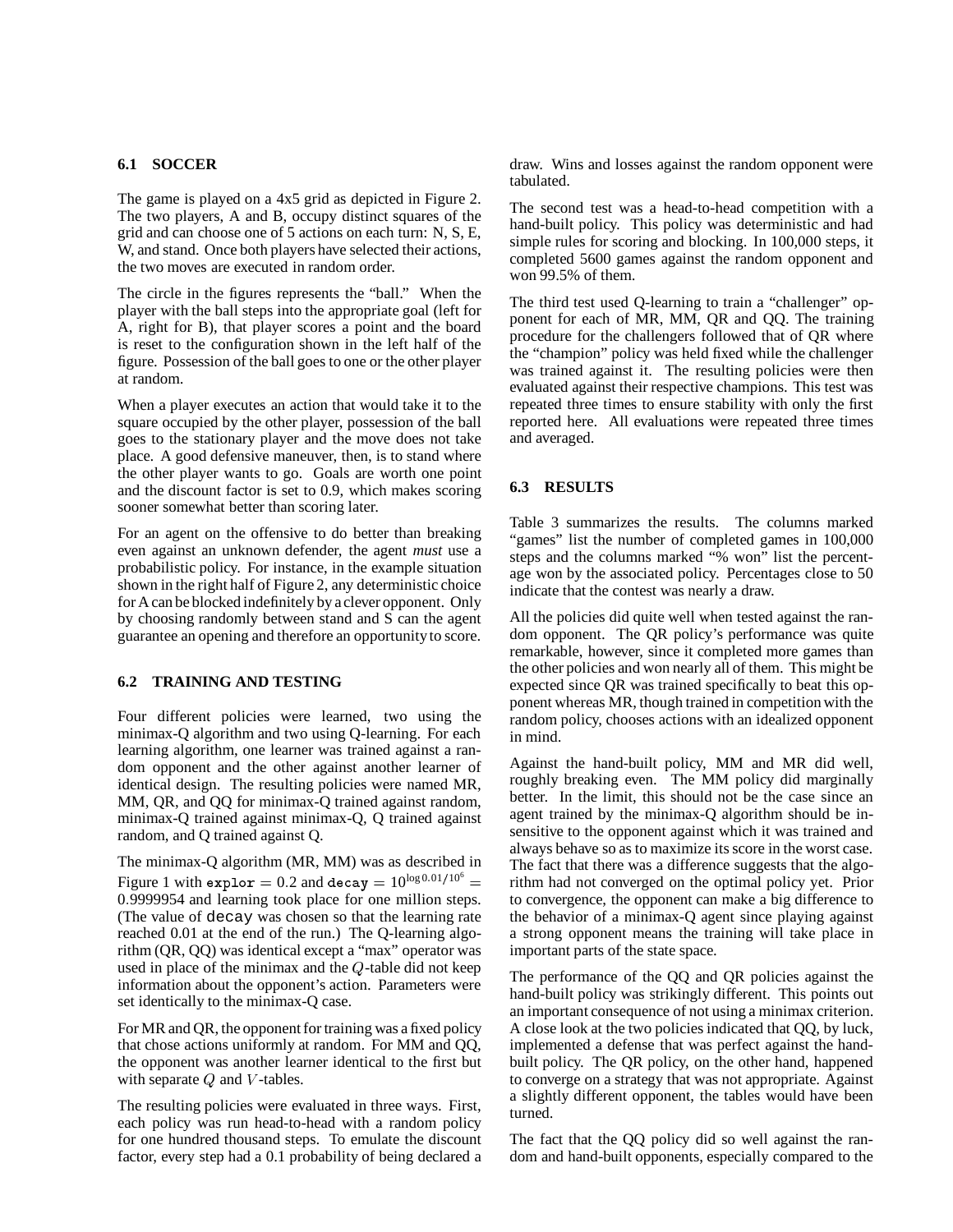|                   | MR          |       | MМ      |       | OR      |       | K         |       |
|-------------------|-------------|-------|---------|-------|---------|-------|-----------|-------|
|                   | $\%$<br>won | games | $%$ won | games | $%$ won | games | $%$ won   | games |
| vs. random        | 99.3        | 6500  | 99.3    | 7200  | 99.4    | 11300 | 99.5      | 8600  |
| vs. hand-built    | 48.1        | 4300  | 53.7    | 5300  | 26.1    | 14300 | 76.3      | 3300  |
| vs. MR-challenger | 35.0        | 4300  |         |       |         |       |           |       |
| vs. MM-challenger |             |       | 37.5    | 4400  |         |       |           |       |
| vs. QR-challenger |             |       |         |       | 0.0     | 5500  |           |       |
| vs. QQ-challenger |             |       |         |       |         |       | $\rm 0.0$ | 1200  |

Table 3: Results for policies trained by minimax-Q (MR and MM) and Q-learning (QR and QQ).

minimax policies, was somewhat surprising. Simultaneously training two adaptive agents using Q-learning is not mathematically justified and in practice is prone to "locking up," that is, reaching a mutual local maximum in which both agents stop learning prematurely (see, e.g., [Boyan, 1992]). In spite of this, some researchers have reported amazing success with this approach [Tesauro, 1992, Boyan, 1992] and it seemed to have been successful in this instance as well.

The third experiment was intended to measure the worst case performance of each of the policies. The learned policies were held fixed while a challenger was trained to beat them. This is precisely the scenario that the minimax policies were designed for because, in a fair game such as this, it should break even against even the strongest challenger. The MR policy did not quite achieve this level of performance, indicating that one million steps against a random opponent was insufficient for convergence to the optimal strategy. The MM policy did slightly better, winning against its challenger more often than did MR. It was beatable but only barely so.

The algorithms trained by Q-learning did significantly worse and were incapable of scoring at all against their challengers. This was due in great part to the fact that Q-learning is designed to find deterministic policies and every deterministic offense in this game has a perfect defense, much like rock, paper, scissors. Correctly extending Q-learning to find optimal probabilistic policies is exactly what minimax-Q was designed for.

# **7 DISCUSSION**

This paper explores the Markov game formalism as a mathematical framework for reasoning about multi-agent environments. In particular, the paper describes a reinforcement learning approach to solving two-player zero-sum games in which the "max" operator in the update step of a standard Q-learning algorithm is replaced by a "minimax" operator that can be evaluated by solving a linear program.

The use of linear programming in the innermost loop of a learning algorithm is somewhat problematic since the computational complexity of each step is large and typically many steps will be needed before the system reaches convergence. It is possible that approximate solutions to the linear programs would suffice. Iterative methods are also quite promising since the relevant linear programs change slowly over time.

For most applications of reinforcement learning to zero-sum games, this is not an impediment. Games such as checkers [Samuel, 1959], tic-tac-toe [Boyan, 1992], backgammon [Tesauro, 1992], and Go [Schraudolph *et al.*, 1994] consist of a series of alternating moves and in such games the minimax operator can be implemented extremely efficiently.

The strength of the minimax criterion is that it allows the agent to converge to a fixed strategy that is guaranteed to be "safe" in that it does as well as possible against the worst possible opponent. It can be argued that this is unnecessary if the agent is allowed to adapt continually to its opponent. This is certainly true to some extent but any such agent will in principle be vulnerable to a devious form of trickery in which the opponent leads the agent to learn a poor policy and then exploits it. Identifying an opponent of this type for the Q-learning agent described in this paper would be an interesting topic for future research.

The use of the minimax criterion and probabilistic policies is closely connected to other current research. First, a minimax criterion can be used in single-agent environments to produce more risk-averse behavior [Heger, 1994]. Here, the random transitions of the environment play the role of the opponent. Secondly, probabilistic policies have been used in the context of acting optimally in environments where the agent's perception is incomplete [Singh *et al.*, 1994]. In these environments, random actions are used to combat the agent's uncertainty as to the true state of its environment much as random actions in games help deal with the agent's uncertainty of the opponent's move.

Although two-player Markov games are a fairly restricted class of multi-agent environments, they are of independent interest and include Markov decision processes as a special case. Applying insights from the theory of cooperative and multi-player games could also prove fruitful although finding useful connections may be challenging.

#### **Acknowledgments**

Thanks to David Ackley, Justin Boyan, Tony Cassandra, and Leslie Kaelbling for ideas and suggestions.